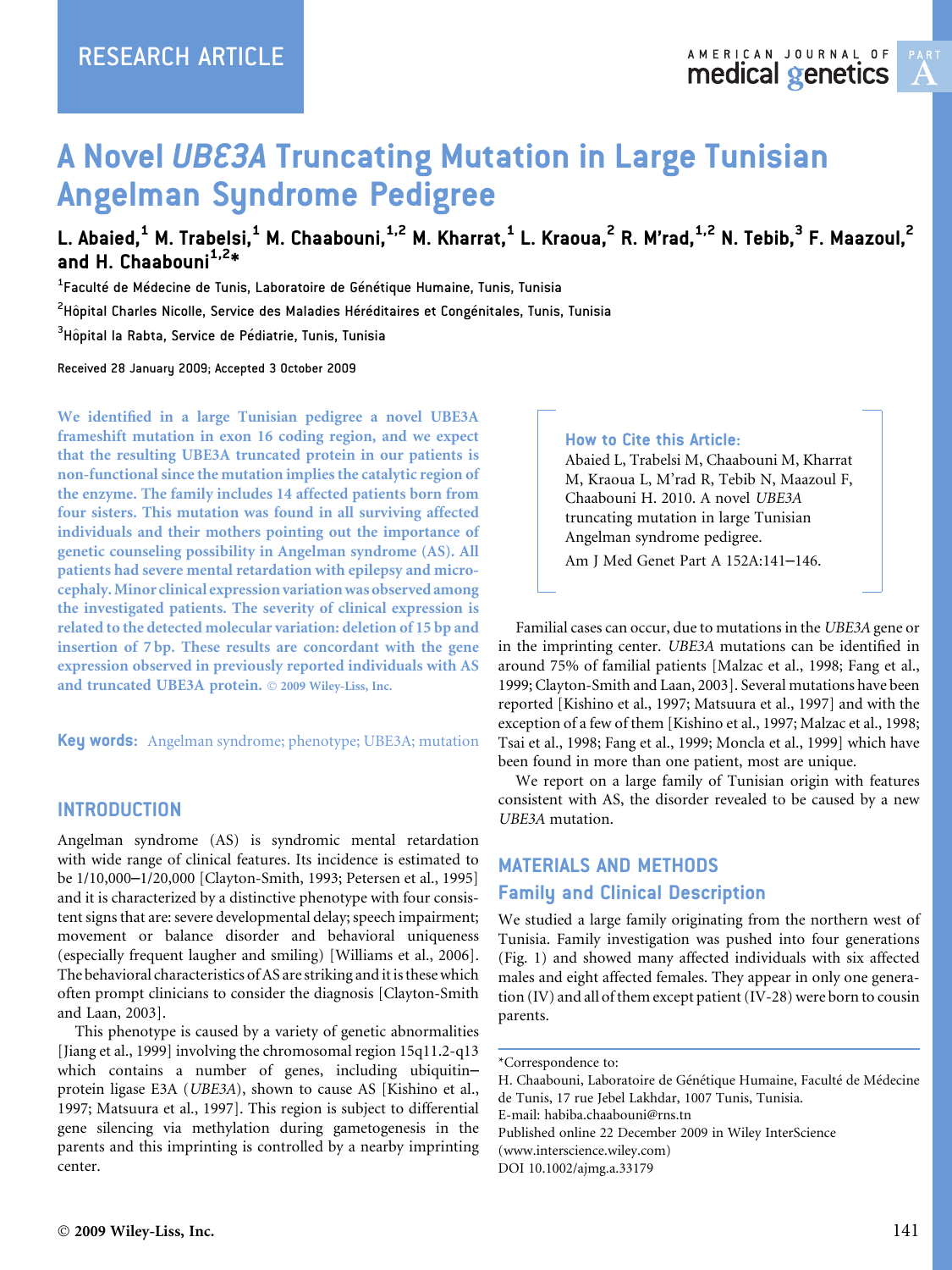



Patient IV-5 (the propositus) had moderate mental retardation. He was born following a normal pregnancy, his birth weight was 3,000 g and his head circumference (OFC) was 28 cm, a very severe microcephaly. He had moderate psychomotor delay; he smiled at 6 weeks of age, sat unsupported at 7 months and walked independently when he was 18 months. He had disturbed sleep and developed seizures at days 10 and 15 of life than he was put under treatment. A cranial CT scan and an MRI were normal. He was examined at 7 years of age; his weight was 18 kg, 500, height 113.5 cm, and OFC 48 cm  $(-3.5 SD)$ . He had subtle facial features including flat occiput, broad and protruding ears, prominent nose, and mild prognatism. He had also bilateral syndactyly of the 2nd and 3rd toes. His language skills were severely delayed and he could not articulate more than two syllables.

Patient IV-1, the older sister of the propositus was born at term following a normal pregnancy. She was severely delayed in all of her developmental milestones. She sat independently at 4 years and walked without assistance at 6 years of age. She had severe mental retardation. When examined at the age of 11 years, her head circumference was 49 cm  $(-2.8 SD)$  with flat occiput and prominent nose and mandible. She had also bilateral partial syndactyly of the 2nd and 3rd toes.

Patients IV-17, IV-18, IV-19, IV-20, IV-21, and IV-22 had severe psychomotor retardation (Table I), severe mental and speech impairment, and share mild microcephaly except for Patient IV-18 who has severe microcephaly with  $-5.3$  SD. They walked with an unsteady gait, had a tendency to flap their hands, developed seizures before 3 years of age, and were hyperactive and always happy with frequent outbursts of laughter.

#### Molecular Genetic Analysis

Cytogenetic analysis. A karyotype to look for rare chromosomal rearrangements was performed.

Fluorescence in situ hybridization (FISH) was carried out using Vysis Angelman region probes that contains D15S1 at the 15cen region (spectrum green) and SNRPN at the 15q11-q13 AS critical region (spectrum orange).

Methylation analysis. Methylation analysis of the Prader– Willi/Angelman critical region of chromosome 15 was performed by methylation-specific polymerase chain reaction (PCR), according to Kosaki et al. [1997]. Briefly, genomic DNA was treated with sodium metabisulfite and exon 1 of the small nuclear ribonucleoprotein-associated polypeptide N (SNRPN) gene was PCR-amplified with allele-specific primers. Amplification products were electrophoresed on a 2% LE agarose gel (sigma) in  $1\times$  TBE buffer.

Sequencing analysis. Sequencing analysis included exons 9 and 16 of UBE3A gene shown to be hotspots of mutation [Fung et al., 1998]. Primers sequences are the following: forward 5'ttgcaacagagtaaacatacatatt-3' and reverse 5'-ctccatcattctccgaatctggt-3' (exon 9 part one); forward 5'-ttgcaaagcgatgagcaagctaccc-3' and reverse 5'-cactgaactgtatcatgatatc-3' (exon 9 part two); forward 5'-actgatgtcctctctgtggttttgt-3' and reverse 5'-tgcttgaggttgagcctttt-3' (exon 16).

PCR was performed in a  $50 \mu l$  reaction in thermocycler Gene Amp PCR System 9700 from Applied Biosystems, Foster City, CA. The amplicons were purified using a Promega Wizard SV Gel and PCR Clean-up System, and directly sequenced; sequencing reactions were prepared by means of ABI Big dye terminator v 3.1 cycle sequencing kit and separated by using the ABI 3130 Genetic Analyzer.

#### RESULTS

Cytogenetic analysis showed a normal karyotype for the propositus and FISH analysis detected no deletion in the affected siblings or their mothers. Molecular studies on samples from patients revealed a normal methylation pattern excluding the possibility of microdeletion encompassing the SNRPN locus, a mutation of the imprinting center or uniparental disomy.

Sequencing analysis of exon 16 of UBE3A gene showed differences between normal and patient sequences as it given in Figure 2. The propositus sequence had a deletion of 15 bp and insertion of 7 bp at the same position starting from the 86th nucleotide of exon 16 (3240\_3255delinsAGATGTT). This mutation was found in all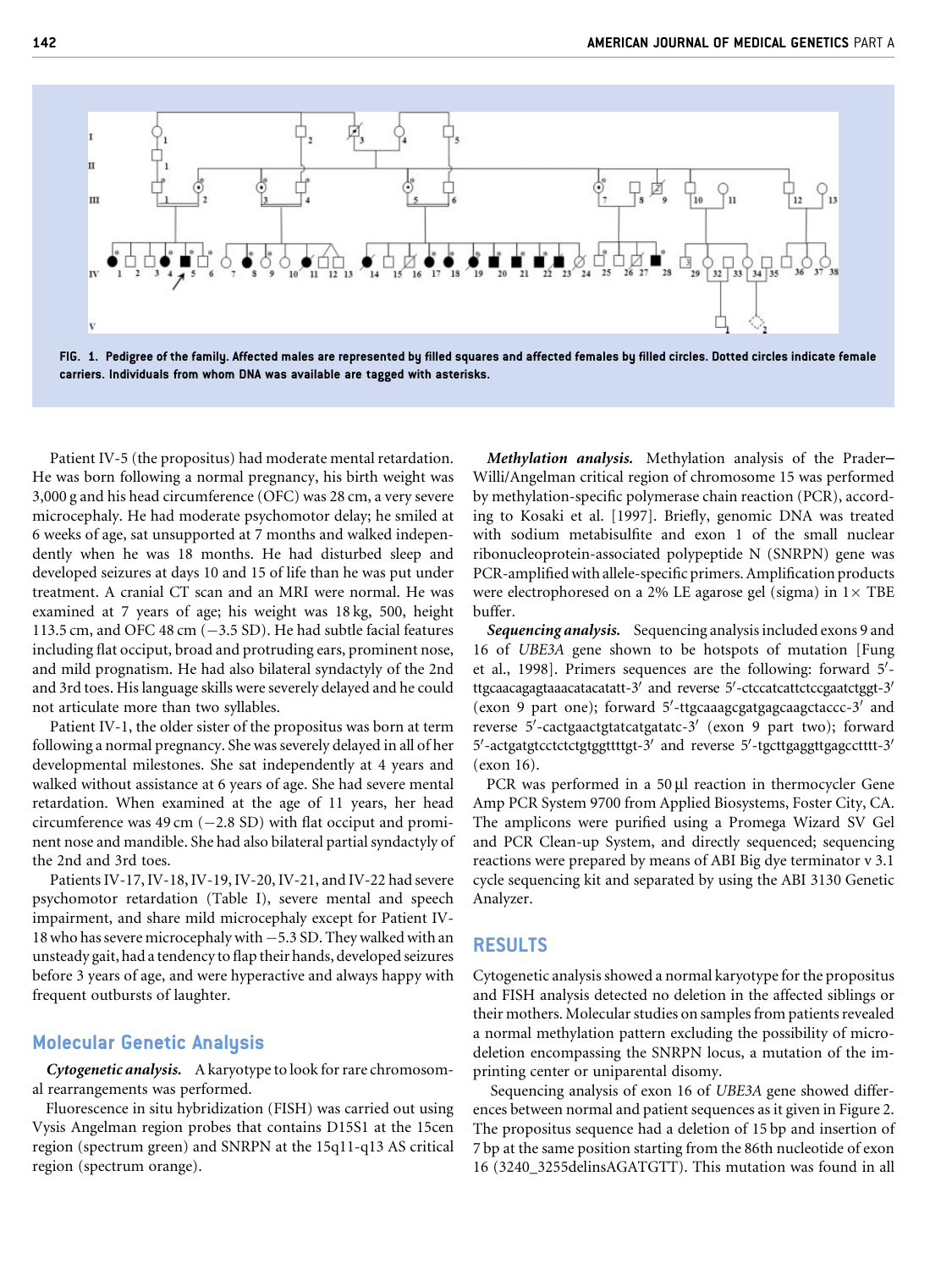| <b>TABLE I. Clinical Description of Investigated Patients</b>    |                   |                  |                  |                    |                  |                  |                  |                    |
|------------------------------------------------------------------|-------------------|------------------|------------------|--------------------|------------------|------------------|------------------|--------------------|
| <b>Patients</b>                                                  | $IV-5$            | $IV-1$           | $IV-21$          | $IV-17$            | $IV-22$          | $IV-20$          | $IV-18$          | $IV-19$            |
| Age at last examination                                          | 7 years           | 18 years         | 15 years         | 24 years           | 13 years         | 16 years         | 23 years         | 19 years           |
| Pregnancy                                                        | <b>Hydramnios</b> | Normal           | Normal           | Normal             | Normal           | Normal           | Normal           | Normal             |
| Childbirth                                                       | Normal            | Normal           | Normal           | Normal             | Normal           | Normal           | Normal           | Normal             |
| Psychomotor development                                          | Moderate<br>delay | Severe<br>delay  | Severe<br>delay  | Severe<br>delay    | Severe<br>delay  | Severe<br>delay  | Severe<br>delay  | Severe delay       |
| Sitting without support                                          | 7 months          | 4 years          | 1 year           | 2 years            | 1 year           | <b>NA</b>        | <b>NA</b>        | <b>NA</b>          |
| Walk                                                             | 18 months         | 6 years          | 4 years          | 3 years            | 3 years          | 4 years          | 18 months        | 18 months          |
| Speech                                                           | Few               | Few              | Few              | Few                | Few              | Few              | Few              | Few                |
|                                                                  | syllables         | syllables        | syllables        | syllables          | syllables        | syllables        | syllables        | syllables          |
| Dysmorphic features                                              |                   |                  |                  |                    |                  |                  |                  |                    |
| Convex nasal ridge                                               | $^{+}$            | $^{+}$           | $^{+}$           | $\hspace{0.1mm} +$ | Moderately       |                  |                  | $\pm$              |
| Round nasal tip                                                  |                   |                  |                  |                    | $^{+}$           |                  |                  | $+$                |
| Flat forehead                                                    | $^{+}$            |                  | $\boldsymbol{+}$ | $^{+}$             |                  |                  |                  |                    |
| Mild ptosis                                                      | $\overline{+}$    |                  |                  |                    |                  |                  |                  |                    |
| Narrow palpebral fissures                                        |                   |                  | $\overline{+}$   | $^{+}$             |                  | $^{+}$           | $+$              | $^{+}$             |
| <b>Flattened face</b>                                            |                   |                  |                  |                    | $\ddot{}$        |                  |                  |                    |
| Mandible prognatism                                              | $+$               | $^{+}$           |                  |                    |                  |                  |                  |                    |
| Wide mouth                                                       |                   |                  | $+$              | $^{+}$             | $+$              |                  | $^{+}$           | $^{+}$             |
| Large incisors                                                   |                   |                  |                  |                    |                  | $^{+}$           | $\overline{+}$   | $+$                |
| High narrow palate                                               |                   |                  | $+$              |                    |                  |                  |                  |                    |
| Large ears                                                       | $^{+}$            |                  |                  |                    | $^{+}$           | $+$              |                  |                    |
| Protruding ears                                                  | $+$               |                  |                  |                    |                  |                  |                  |                    |
| Short philtrum                                                   | $^{+}$            |                  |                  |                    | $^{+}$           |                  | $^{+}$           | $\hspace{0.1mm} +$ |
| Bilateral syndactily of 2nd and<br>3rd toes                      | $\overline{+}$    | $+$              |                  | $\overline{+}$     |                  |                  | $+$              | $+$                |
| <b>Obesity</b>                                                   |                   |                  |                  |                    | $^{+}$           |                  |                  |                    |
| Microcephaly                                                     | $-3.5$ SD         | $-2.7$ SD        | $-2.5$ SD        | $-3SD$             | $-2.2$ SD        | $-1.6$ SD        | $-5.3$ SD        | $-2.7$ SD          |
| <b>Seizures</b>                                                  | $+$               | $\boldsymbol{+}$ | $\boldsymbol{+}$ | $\boldsymbol{+}$   |                  | $\boldsymbol{+}$ | $^{+}$           | $^{+}$             |
| Ataxia                                                           |                   |                  | $\boldsymbol{+}$ | $\! + \!$          | $\boldsymbol{+}$ | $\boldsymbol{+}$ | $\boldsymbol{+}$ | $\boldsymbol{+}$   |
| Outbursts of laughter                                            |                   | <b>NA</b>        | $\! + \!$        | $\! + \!$          | $\boldsymbol{+}$ | $\boldsymbol{+}$ | $\boldsymbol{+}$ | $\boldsymbol{+}$   |
| Imaging investigations                                           | <b>Normal MRI</b> | N <sub>1</sub>   | N <sub>1</sub>   | N <sub>1</sub>     | N <sub>l</sub>   | N <sub>1</sub>   | <b>NI</b>        | N <sub>1</sub>     |
| NA, non-available; NI, non-investigated; SD, standard deviation. |                   |                  |                  |                    |                  |                  |                  |                    |

affected individuals and their mothers but not in normal siblings and fathers.

### **DISCUSSION**

We characterized a novel UBE3A deletion–insertion mutation in a large Tunisian family comprising several individuals with AS. According to the Human Genome Mutation Database (www.hgmd.cf.ac.uk), this is the first report of small insertion– deletion mutation in the UBE3A gene. The propositus had moderate intellectual disabilities when examined at the age of 7 years and he had significant microcephaly. Clinical investigation in the remaining affected individuals, especially siblings IV-17, IV-18, IV-19, IV-20, IV-21, and IV-22 (Fig. 1), who presented outbursts of inappropriate laugher, suggests the diagnosis of AS. In addition, although one might attribute the recurrence of the phenotype in this family to autosomal recessive inheritance, it is known that imprinting inheritance can lead to an affected/non-affected ratio

similar to or higher than the 25% expected for an autosomal recessive condition.

We note some variation in phenotypic aspects between affected members of this family and especially in individuals IV-5 (severe congenital microcephaly) and IV-18 (severe microcephaly) which may suggest segregation of another genetic disorder in the kindred since congenital microcephaly is not observed in AS.

UBE3A codes for E6AP enzyme, an E3 ubiquitin–protein ligase which has an important role in the processes of ubiquitination [Ciechanover et al., 2000]. Its biological activity is believed to be defined largely by its carboxyl terminal end; a highly conserved domain (called HECT for homologous to E6-AP carboxyl terminus) that performs ligase activity [Verdecia et al., 2003] and which is located in the  $3'$  end of exon 9 and exons 10–16 [Fung et al., 1998].

Most of the AS-associated mutations lie within this domain with hotspots observed in exons 9 and 16 and striking preponderance of frameshift and nonsense mutations (Table II).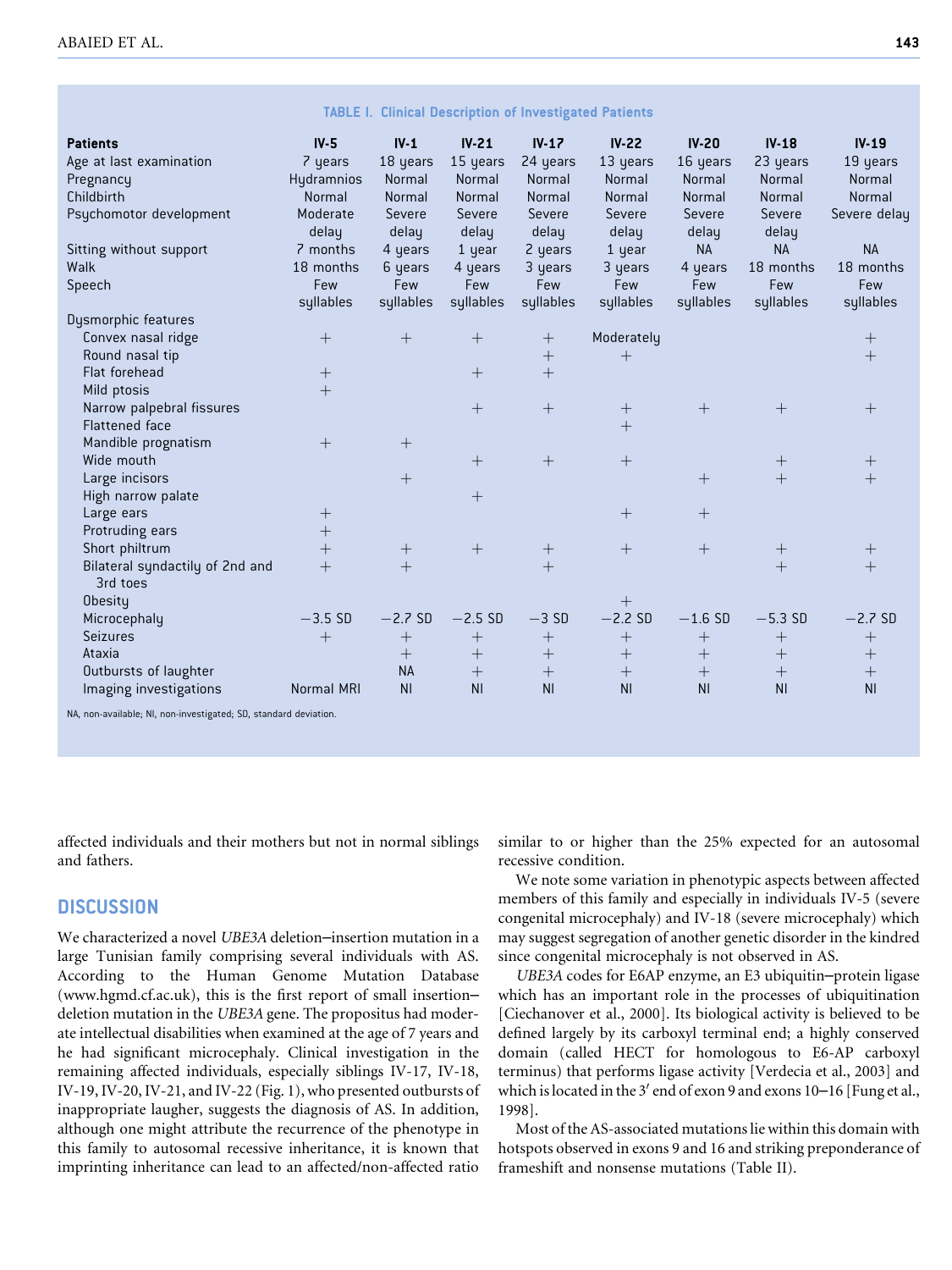

exon 16. Left traces (A and C) correspond to sequencing with forward primer of exon 16 while right traces (B and D) correspond to sequencing with reverse primer. [Color figure can be viewed in the online issue, which is available at www.interscience.wiley.com.]

The deletion–insertion mutation identified in our family (3240\_3255delinsAGATGTT) results in a frameshift that generates a stop codon at position 843 of the protein. We predict that the resulting UBE3A truncated protein in our patients would be nonfunctional since the mutation would disrupt the catalytic region of the enzyme. We think that the mutant protein will be defective for catalyzing ubiquitin transfer since it lacks the last six amino acids defined by Huibregtse et al. [1995] and required for this function. These data are consistent with the inheritance of a causative UBE3A mutation and confirm the diagnosis of AS in these siblings.

Exploration for this mutation in the remaining maternal relatives of the propositus, particularly individuals III-10 and III-12 (Fig. 1) and their offspring, would be very useful to determine carrier status. If mutations are identified, a prenatal diagnosis could be offered for carrier mothers.

Our patients display a clinical picture similar to that reported in AS patients with UBE3A truncating mutations. UBE3A mutations resulting in frameshifts and/or premature truncations give a more severe phenotype than missense mutations or short in-frame deletions that still allow the translation of a full-length protein [Fang et al., 1999]. Matsuura et al. [1997] and Rapakko et al. [2004] described UBE3A missense mutations with features milder than those of classical AS patients.

Like other previously reported patients with UBE3A mutation, the severity of the phenotype in our family tends to fall in the middle between clinical expression due to large 15q11.2-q13 deletions and that related to uniparental disomy. Patients with UBE3A mutations like those with the microdeletion share the common clinical features of seizures, absent speech and microcephaly whereas they have better motor and communication skills, as is also observed for those with uniparental disomy [Lossie et al., 2001; Clayton-Smith and Laan, 2003; Williams, 2005].

We note also the unusual large size of this family counting 14 affected individuals; it is evident that the propositus' mother and all her sisters (III-2, III-3, III-5, and III-7; Fig. 1) inherited the mutation from their father (I-3).

However, despite an exhaustive family history investigation it is difficult to know if the mutation appeared at first sight with this individual or in an earlier generation. Because of the imprinting inheritance, UBE3A mutations could be inherited through several generations without any phenotypical manifestation when transmitted from fathers to sons. We should note also that the paternal origination of this type of mutation is not recurrent in AS since paternal inherited UBE3A mutations are more likely to be single nucleotide substitutions while multiple nucleotide deletions and insertions occur generally de novo [Camprubi et al., 2009].

Detected mutations in large AS families' points out the importance of the genetic counseling availability in AS and highlights the necessity of meticulous family history investigations.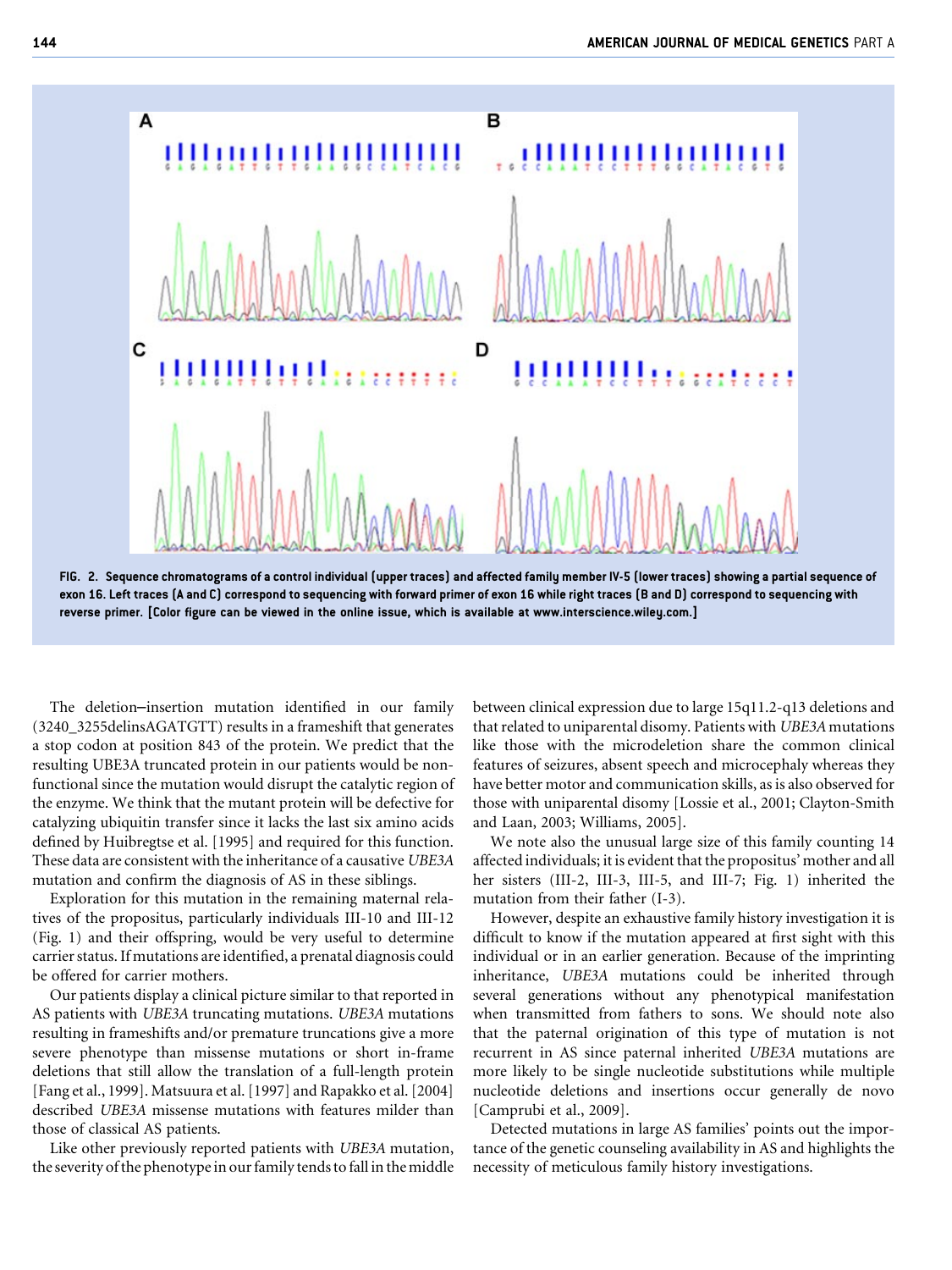#### TABLE II. Reported UBE3A Gene Mutations

| <b>Mutation</b><br>Frameshift             | <b>Site</b> | Form of AS                                            | Refs.                                                                                      |
|-------------------------------------------|-------------|-------------------------------------------------------|--------------------------------------------------------------------------------------------|
| 645insA                                   | Exon 8      | Sporadic (mother mosaic)                              | Malzac et al. [1998]                                                                       |
| 762-763insGA                              | Exon 8      | Familial                                              | Baumer et al. [1999]                                                                       |
| 856delG                                   | Exon 8      | Familial                                              | Fang et al. [1999]                                                                         |
| 897insA                                   | Exon 9      | Familial                                              | Russo et al. [2000]                                                                        |
| 904del5                                   | Exon 9      | Sporadic (de novo)                                    | Fang et al. [1999]                                                                         |
| 946delAG                                  | Exon 9      | Sporadic (de novo)                                    | Laan et al. [1999]                                                                         |
| 980delAG                                  | Exon 9      | Familial                                              | Fang et al. [1999]                                                                         |
| 1161dup4                                  | Exon 9      | Familial                                              | Hitchins et al. [2004]                                                                     |
| 1296insT                                  | Exon 9      | Sporadic (de novo)                                    | Baumer et al. [1999]                                                                       |
| 1461del14                                 | Exon 9      | Familial                                              | Malzac et al. [1998]                                                                       |
| 1522delG                                  | Exon 9      | Familial                                              | Malzac et al. [1998]                                                                       |
| 1552delA                                  | Exon 9      | Sporadic (de novo)                                    | Fang et al. [1999]                                                                         |
| 1559del7                                  | Exon 9      | Sporadic (de novo)                                    | Fang et al. [1999]                                                                         |
| 1694del4                                  | Exon 9      | Familial (large pedigree)                             | Fang et al. [1999]                                                                         |
| 1930delAG                                 | Exon 9      | Sporadic (de novo); sporadic (maternal)               | Matsuura et al. [1997], Fung et al. [1998],                                                |
|                                           |             |                                                       | Lossie et al. [2001], Rapakko et al. [2004]                                                |
| 1965delT                                  | Exon 9      | Sporadic (de novo)                                    | Hitchins et al. [2004]                                                                     |
| 1993del5                                  | Exon 9      | Familial                                              | Hitchins et al. [2004]                                                                     |
| 2037del10                                 | Exon 9      | Familial                                              | Malzac et al. [1998]                                                                       |
| Duplication of GAGG                       | Exon 10     | Familial                                              | Molfetta et al. [2004]                                                                     |
| 2230del26insA                             | Exon 10     | Sporadic (de novo)                                    | Malzac et al. [1998]                                                                       |
| 2376delG                                  | Exon 11     | Sporadic (de novo)                                    | Baumer et al. [1999]                                                                       |
| 2527insA                                  | Exon 12     | Familial                                              | Malzac et al. [1998]                                                                       |
| 2544insA                                  | Exon 12     | Sporadic (present in mother)                          | Russo et al. [2000]                                                                        |
| 2567ins4                                  | Exon 12     | Sporadic (de novo)                                    | Fang et al. [1999]                                                                         |
| 3027insT                                  | Exon 16     | Familial                                              | Ouweland van der et al. [1999]                                                             |
| 3033insA                                  | Exon 16     | Familial                                              | Malzac et al. [1998]                                                                       |
| 3038ins8                                  | Exon 16     | Sporadic (de novo)                                    | Russo et al. [2000]                                                                        |
| 3076ins4                                  | Exon 16     | Sporadic (parents not tested)                         | Ouweland van der et al. [1999]                                                             |
| 3086ins4                                  | Exon 16     | Sporadic (de novo)                                    | Russo et al. [2000]                                                                        |
| 3086ins5                                  | Exon 16     | Sporadic (de novo)                                    | Kishino et al. [1997], Malzac et al. [1998]                                                |
| 3092delA                                  | Exon 16     | Sporadic (de novo)                                    | Lossie et al. [2001]                                                                       |
| 3093delAAGA                               | Exon 16     | Sporadic (de novo)                                    | Fang et al. [1999], Lossie et al. [2001],<br>Rapakko et al. [2004], Hitchins et al. [2004] |
| 3094dup5                                  | Exon 16     | Sporadic (de novo)                                    | Hitchins et al. [2004]                                                                     |
| 3120ins16                                 | Exon 16     | Sporadic (de novo)                                    | Baumer et al. [1999]                                                                       |
| 3240 3255delinsAGATGTT<br>Nonsense        | Exon 16     | Familial (large pedigree)                             | Present study                                                                              |
| $1500G \rightarrow A$ (W305X)             | Exon 9      | Sporadic (present in mother and maternal grandfather) | Fang et al. [1999]                                                                         |
| 1835C $\rightarrow$ T (R417X)             | Exon 9      | Sporadic (de novo)                                    | Matsuura et al. [1997]                                                                     |
| 1085GT (E167X)                            | Exon 9      | Sporadic (de novo)                                    | Russo et al. [2000]                                                                        |
| $2030C \rightarrow T$ (R482X)             | Exon 9      | Sporadic (de novo); probably familial                 | Malzac et al. [1998], Russo et al. [2000]                                                  |
| $2033A \rightarrow T$ (R483X)             | Exon 9      | Familial                                              | Lossie et al. [2001]                                                                       |
| $2185T \rightarrow 6$ (Y533X)             | Exon 9      | Familial                                              | Fang et al. [1999]                                                                         |
| 2890G $\rightarrow$ A (W768X)<br>Missense | Exon 15     | Familial                                              | Tsai et al. [1998]                                                                         |
| $648G \rightarrow A$ (C21Y)               | Exon 8      | Sporadic (present in mother)                          | Matsuura et al. [1997]                                                                     |
| 902A $\rightarrow$ C (T106P)              | Exon 9      | Sporadic (mother mosaic)                              | Rapakko et al. [2004]                                                                      |
| $975T \rightarrow C$ (1130T)              | Exon 9      | Sporadic (de novo)                                    |                                                                                            |
| 1631T $\rightarrow$ C (S349P)             | Exon 9      | Familial                                              | Rapakko et al. [2004]<br>Malzac et al. [1998]                                              |
| $2102C \rightarrow T$ (R506C)             | Exon 9      | Sporadic (de novo)                                    | Baumer et al. [1999]                                                                       |
| 2997T $\rightarrow$ A (1804K)             | Exon 15     | Sporadic (de novo)                                    | Fang et al. [1999]                                                                         |
| Splicing mutations<br>$IVS14-2A > 6$      |             | Familial (mother mosaic)                              |                                                                                            |
| $c.1693 + 16 > A$                         | Intron 10   |                                                       | Hosoki et al. [2005]                                                                       |
| $IVS9-8A \rightarrow G$                   | intron 9    | Familial                                              | Sartori et al. [2008]                                                                      |
| Amino acid deletion/insertion             |             |                                                       | Kishino et al. [1997]                                                                      |
| 2855del12 (YTRD757D)                      | Exon 14     | Familial                                              |                                                                                            |
| 2992ins3                                  | Exon 15     | Familial                                              | Hitchins et al. [2004]                                                                     |
| 2929del3 (F782 $\Delta$ )                 | Exon 15     | Sporadic (de novo); familial                          | Malzac et al. [1998]                                                                       |
| 3142del15                                 | Exon 16     | Sporadic (de novo)                                    | Russo et al. [2000], Fang et al. [1999], Hitchins et al. [2004]                            |
|                                           |             |                                                       | Fang et al. [1999]                                                                         |